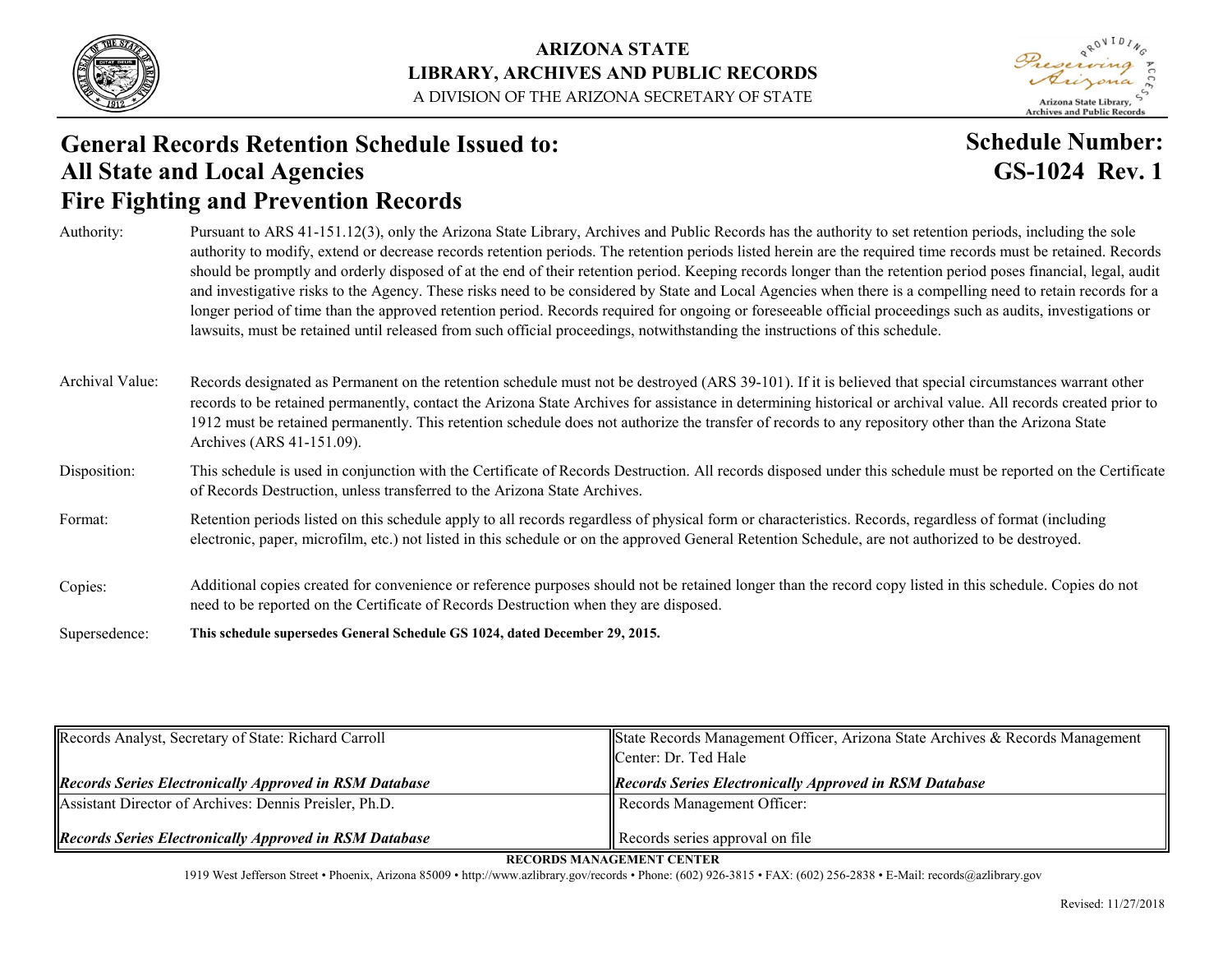| <b>Record</b><br><b>Series</b><br><b>Number</b> | <b>Record Series Title</b>                                                        | <b>Retention</b><br><b>Period</b> | <b>Retention</b><br>Remark                  | Legal<br>Citation(s) | <b>Approval</b><br><b>Date</b> |
|-------------------------------------------------|-----------------------------------------------------------------------------------|-----------------------------------|---------------------------------------------|----------------------|--------------------------------|
| 10352                                           | Accreditation / Certification / Licensing / Regulator Records                     | 3 Years                           | After expired.                              |                      | 12/29/2015                     |
|                                                 | Including, but not limited to, exhibits, manuals, and self-assessment<br>records. |                                   |                                             |                      |                                |
| 10353                                           | <b>Administrative Directive Records</b>                                           | 6 Years                           | After calendar year<br>created or received. |                      | 12/29/2015                     |
| 10354                                           | <b>Annual Response Report Records</b>                                             | 2 Years                           | After created.                              |                      | 12/29/2015                     |
| 10355                                           | <b>Building Plan Check Records</b>                                                | 3 Years                           | After construction<br>approved.             |                      | 12/29/2015                     |
| 10356                                           | <b>Certificate of Necessity (CON) Records - Approved</b>                          | 10 Years                          | After superseded or<br>obsolete.            |                      | 12/29/2015                     |
| 10357                                           | <b>Certificate of Necessity (CON) Records - Denied</b>                            | 10 Years                          | After denied.                               |                      | 12/29/2015                     |
| 10358                                           | Drug Box Check Sheets / Inventory Records                                         | 1 Year                            | After created.                              |                      | 12/29/2015                     |
| 10359                                           | <b>Emergency Medical Services (EMS) Records - Adults</b>                          | 6 Years                           | After date of last<br>contact.              |                      | 12/29/2015                     |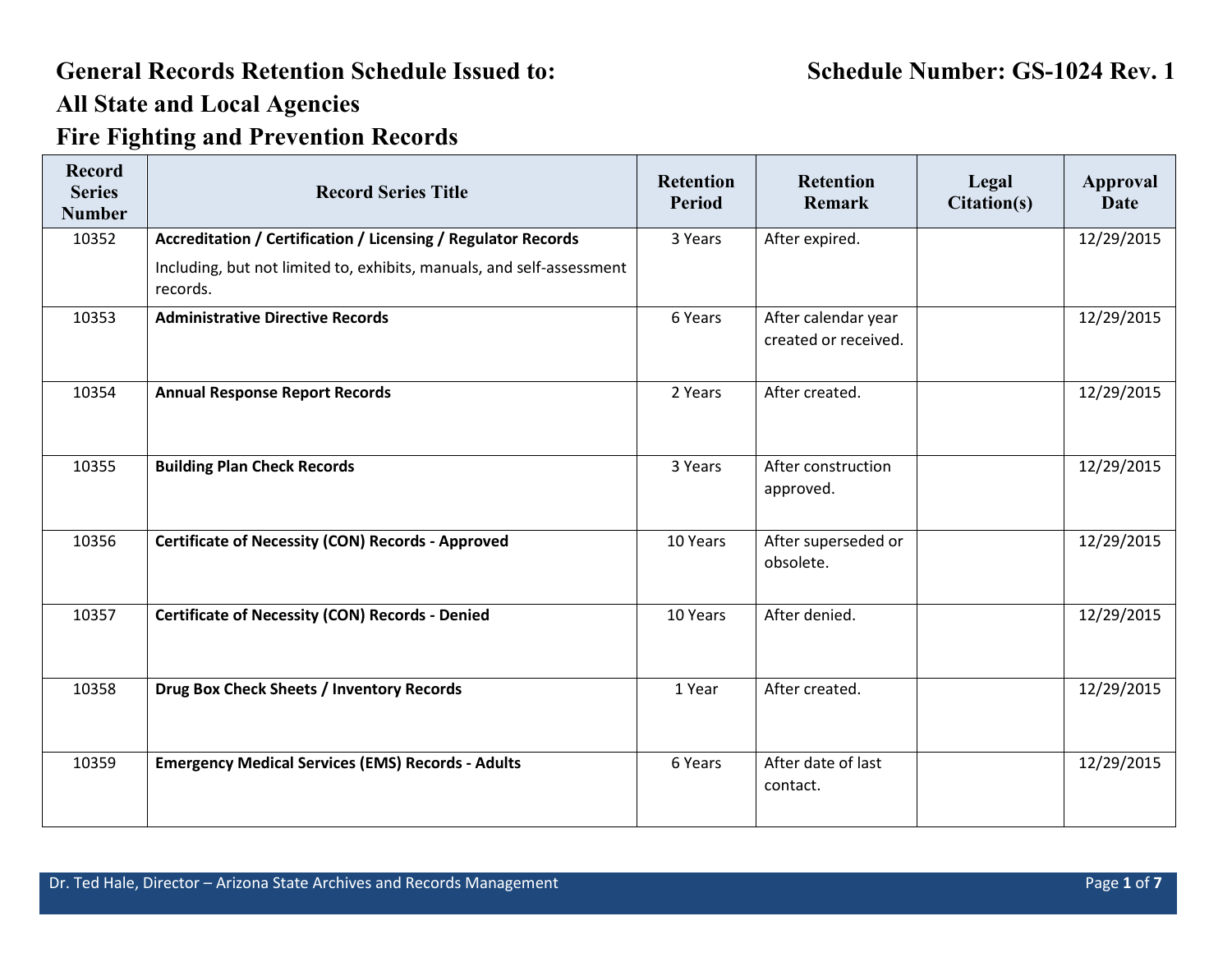| <b>Record</b><br><b>Series</b><br><b>Number</b> | <b>Record Series Title</b>                                                                                                                                                               | <b>Retention</b><br><b>Period</b> | <b>Retention</b><br>Remark                                                  | Legal<br>Citation(s) | <b>Approval</b><br><b>Date</b> |
|-------------------------------------------------|------------------------------------------------------------------------------------------------------------------------------------------------------------------------------------------|-----------------------------------|-----------------------------------------------------------------------------|----------------------|--------------------------------|
| 10360                                           | <b>Emergency Medical Services (EMS) Records - Minors</b>                                                                                                                                 | 24 Years                          | After date of birth.                                                        |                      | 12/29/2015                     |
| 10361                                           | <b>EMS Billing Records</b>                                                                                                                                                               | 6 Years                           | After created or<br>received.                                               |                      | 12/29/2015                     |
| 10362                                           | <b>Fire Alarm System Records</b>                                                                                                                                                         | 3 Years                           | After created.                                                              |                      | 12/29/2015                     |
| 10363                                           | <b>Fire Investigation Report Records - Arson</b>                                                                                                                                         | 25 Years                          | After final<br>adjudication<br>reached.                                     |                      | 12/29/2015                     |
| 10364                                           | Fire Investigation Report Records - All Others                                                                                                                                           | 5 Years                           | After final<br>adjudication<br>reached.                                     |                      | 12/29/2015                     |
| 10365                                           | Fire Prevention / Notices of Violation / Citation Records                                                                                                                                | 3 Years                           | After created.                                                              |                      | 12/29/2015                     |
| 10366                                           | <b>Fuel Management Records - Home Assessment Records</b><br>Wildfire risk susceptibility assessments including recommendations<br>for reducing wildfire risk, provided to homeowners.    | 3 Years                           | After created or<br>received or after<br>superseded,<br>whichever is later. |                      | 12/29/2015                     |
| 10367                                           | Fuel Management Records - Hazardous Vegetation and Trees<br>Documentation on locations with vegetation and/or tree hazards<br>including correspondence, location and state of migration. | 1 Year                            | After created or<br>received.                                               |                      | 12/29/2015                     |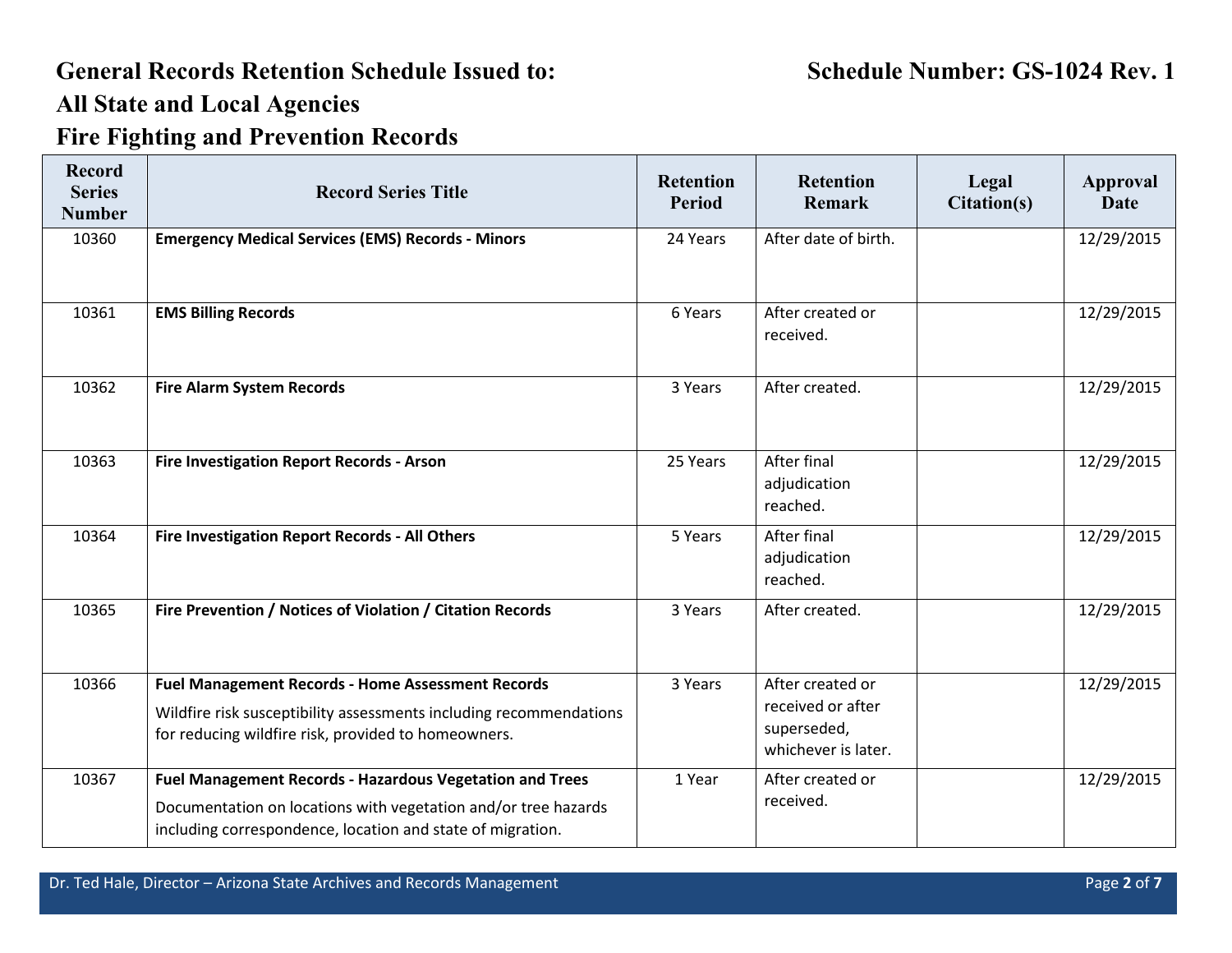| <b>Record</b><br><b>Series</b><br><b>Number</b> | <b>Record Series Title</b>                                                                                                                                                                                                                                                             | <b>Retention</b><br><b>Period</b> | <b>Retention</b><br><b>Remark</b>                      | Legal<br>Citation(s) | <b>Approval</b><br><b>Date</b> |
|-------------------------------------------------|----------------------------------------------------------------------------------------------------------------------------------------------------------------------------------------------------------------------------------------------------------------------------------------|-----------------------------------|--------------------------------------------------------|----------------------|--------------------------------|
| 10368                                           | <b>Fuel Management Records - Partnership Records</b>                                                                                                                                                                                                                                   | 2 Years                           | After created or                                       |                      | 12/29/2015                     |
|                                                 | Includes documentation on partnerships with other government<br>entities, non-profits and businesses.                                                                                                                                                                                  |                                   | received.                                              |                      |                                |
| 10369                                           | Fuel Management Records - Prescribed Fire / Burn Plan Records                                                                                                                                                                                                                          | 3 Years                           | After plan<br>superseded or<br>obsolete.               |                      | 12/29/2015                     |
| 10370                                           | <b>Fuel Management Records - Property / Treatment Records</b>                                                                                                                                                                                                                          |                                   | After administrative                                   |                      | 12/29/2015                     |
|                                                 | Documentation on vegetation treatments on both private and<br>public properties, including cutting trees and cleaning up debris.                                                                                                                                                       |                                   | value has been<br>served.                              |                      |                                |
| 10371                                           | <b>Hazardous Material Records</b><br>Includes disposal, incident, inventory, Tier Two. Records<br>documenting employee exposure or potential exposure to<br>hazardous substances should be transferred to Human Resources<br>for retention with Employee Medical and Exposure Records. | 3 Years                           | After created,<br>received or material<br>disposed of. | 40 CFR 372.10.       | 12/29/2015                     |
| 10372                                           | <b>Hydrant Records - Location Records</b>                                                                                                                                                                                                                                              | 2 Years                           | After hydrant or line<br>replaced.                     |                      | 12/29/2015                     |
| 10373                                           | <b>Hydrant Records - All Others</b>                                                                                                                                                                                                                                                    | 3 Years                           | After created or<br>received.                          |                      | 12/29/2015                     |
| 10374                                           | <b>Incident Alarm Summaries</b>                                                                                                                                                                                                                                                        | 5 Years                           | After created.                                         |                      | 12/29/2015                     |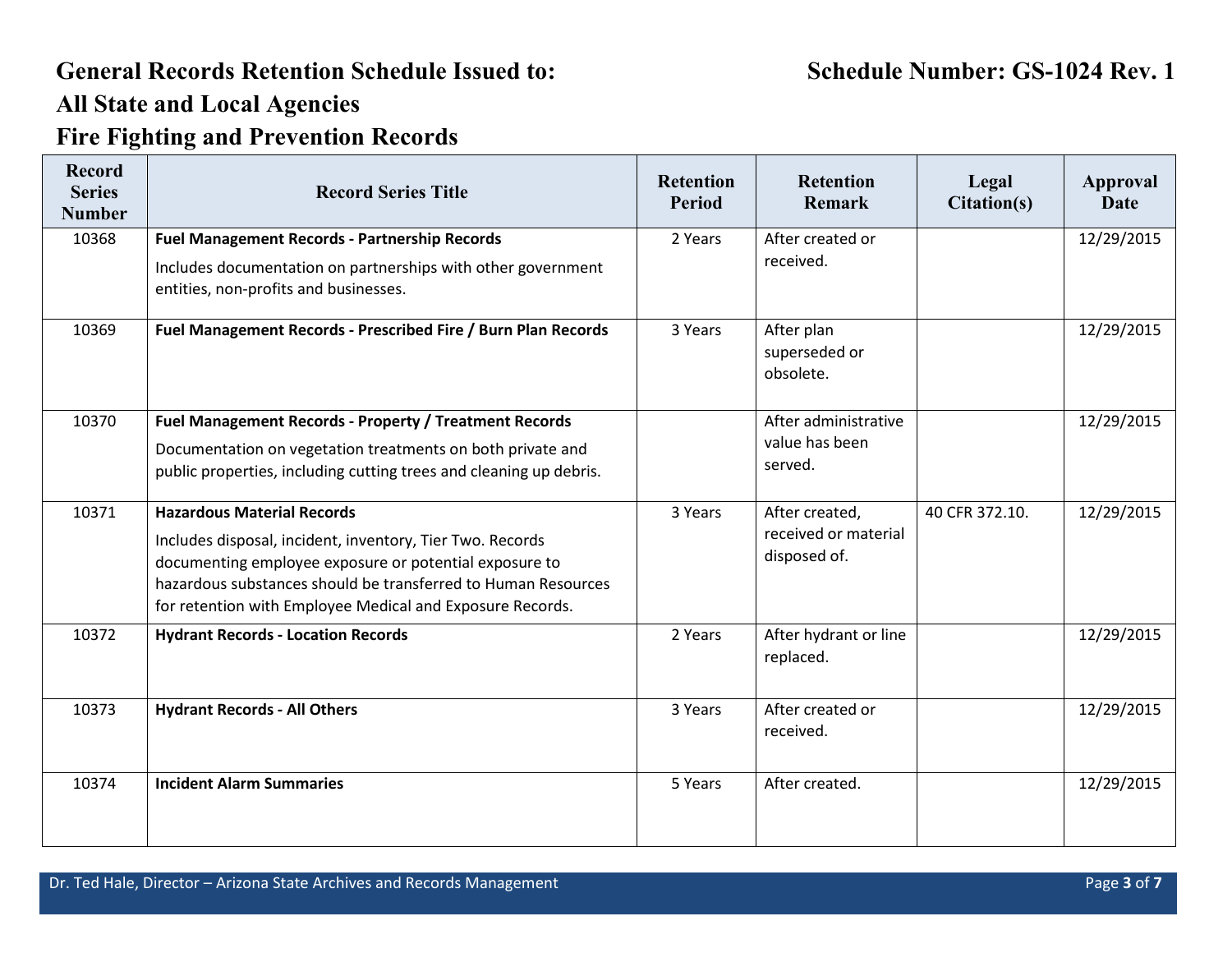# **General Records Retention Schedule Issued to: Schedule Number: GS-1024 Rev. 1 All State and Local Agencies**

## **Fire Fighting and Prevention Records**

| <b>Record</b><br><b>Series</b><br><b>Number</b> | <b>Record Series Title</b>                                           | <b>Retention</b><br><b>Period</b> | <b>Retention</b><br>Remark                    | Legal<br>Citation(s) | <b>Approval</b><br><b>Date</b> |
|-------------------------------------------------|----------------------------------------------------------------------|-----------------------------------|-----------------------------------------------|----------------------|--------------------------------|
| 10375                                           | <b>Incident Reports</b>                                              | 6 Years                           | After created.                                |                      | 12/29/2015                     |
| 10376                                           | <b>Inspection Summary Reports</b>                                    | 3 Years                           | After created.                                |                      | 12/29/2015                     |
| 10377                                           | <b>Juvenile Fire Setter Records</b>                                  | 18 Years                          | After date of birth<br>of juvenile.           |                      | 12/29/2015                     |
| 10378                                           | <b>National Fire Incident Reports (NFIR) Records</b>                 | 3 Years                           | After created.                                |                      | 12/29/2015                     |
| 10379                                           | <b>Occupancy Inspection Records</b><br>Fire code Inspection Records. |                                   | After building<br>abandoned or<br>demolished. |                      | 12/29/2015                     |
| 10380                                           | <b>Permit Records - Burn permits</b>                                 | 5 Years                           | After calendar year<br>issued.                |                      | 12/29/2015                     |
| 10381                                           | <b>Permit Records - LPG and other Tank Installation Records</b>      | 3 Years                           | After issued.                                 |                      | 12/29/2015                     |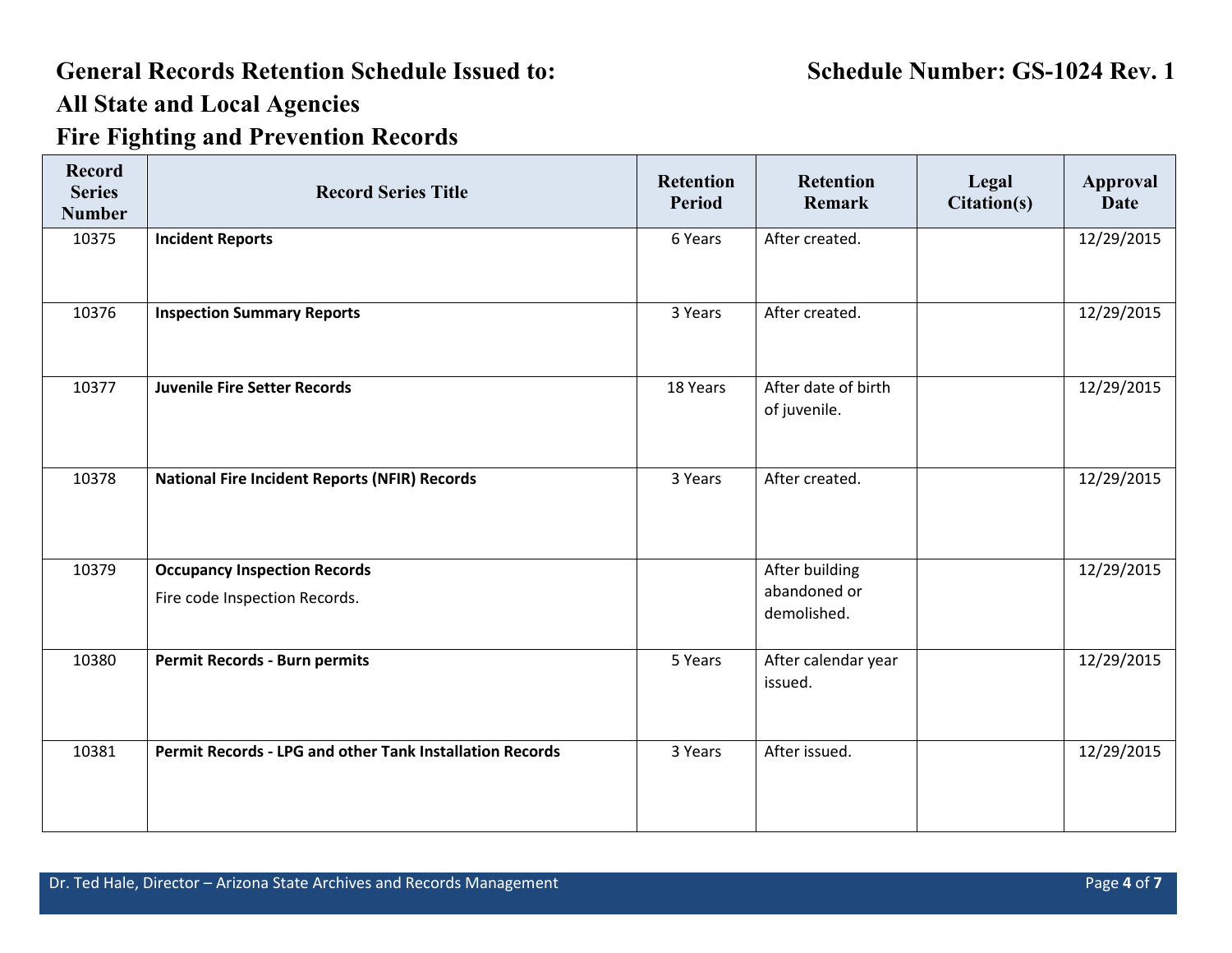| <b>Record</b><br><b>Series</b><br><b>Number</b> | <b>Record Series Title</b>                                                                    | <b>Retention</b><br><b>Period</b> | <b>Retention</b><br>Remark                                                                                                                           | Legal<br>Citation(s) | Approval<br><b>Date</b> |
|-------------------------------------------------|-----------------------------------------------------------------------------------------------|-----------------------------------|------------------------------------------------------------------------------------------------------------------------------------------------------|----------------------|-------------------------|
| 10382                                           | <b>Permit Records - All Others</b>                                                            | 1 Year                            | After expired.                                                                                                                                       |                      | 12/29/2015              |
| 10383                                           | <b>Program Records</b><br>Including, but not limited to, car seat, CPR, and public education. | 3 Years                           | After created.                                                                                                                                       |                      | 12/29/2015              |
| 10384                                           | <b>Property Disposal Records</b><br>Includes property donated for training exercises.         | 1 Year                            | After disposal of<br>property.                                                                                                                       |                      | 12/29/2015              |
| 10385                                           | <b>Property Fire History Records</b>                                                          | Permanent                         | Retain per Arizona<br>Standards for<br><b>Permanent Records</b><br>or transfer to State<br>Archives when<br>administrative value<br>has been served. |                      | 12/29/2015              |
| 10386                                           | <b>Radio Logs - Routine Traffic</b>                                                           | 1 Year                            | After created.                                                                                                                                       |                      | 12/29/2015              |
| 10387                                           | <b>Recordings of Radio Transmittals and Emergencies</b>                                       | 6 Months                          | After recorded.                                                                                                                                      |                      | 12/29/2015              |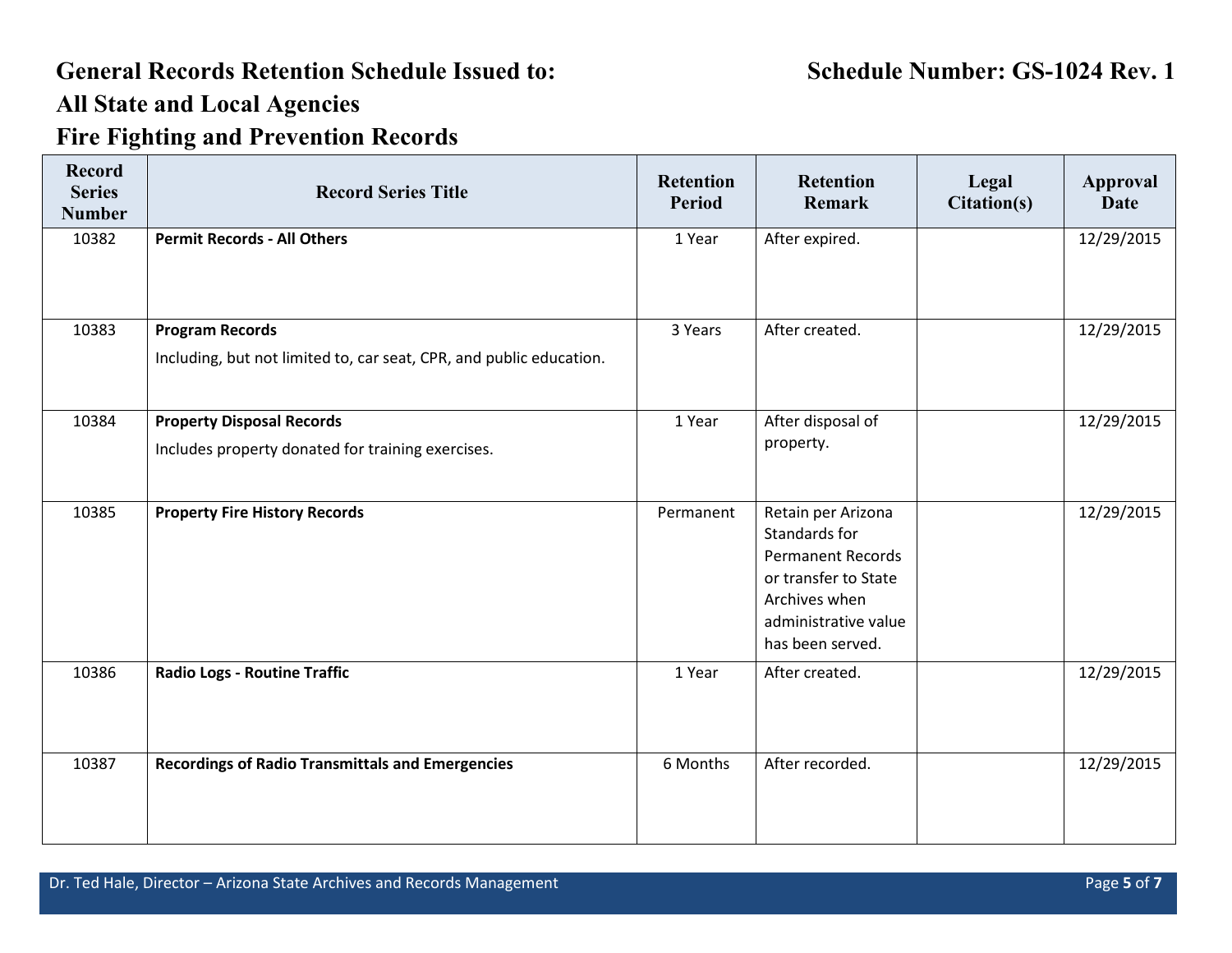| <b>Record</b><br><b>Series</b><br><b>Number</b> | <b>Record Series Title</b>                                     | <b>Retention</b><br><b>Period</b> | <b>Retention</b><br>Remark                                                                                 | Legal<br>Citation(s) | <b>Approval</b><br><b>Date</b> |
|-------------------------------------------------|----------------------------------------------------------------|-----------------------------------|------------------------------------------------------------------------------------------------------------|----------------------|--------------------------------|
| 10388                                           | <b>Sprinkler System Records</b>                                | 3 Years                           | After created.                                                                                             |                      | 12/29/2015                     |
| 10389                                           | <b>Standpipe Records</b>                                       | 3 Years                           | After created.                                                                                             |                      | 12/29/2015                     |
| 10390                                           | <b>Variance Records</b><br>Including structures and occupancy. | 3 Years                           | After expired,<br>cancelled or<br>revoked or after<br>building<br>demolished,<br>whichever comes<br>first. |                      | 12/29/2015                     |
| 10391                                           | <b>Volunteer Drill Records</b>                                 | 1 Year                            | After created.                                                                                             |                      | 12/29/2015                     |
| 10392                                           | <b>Volunteer Reports</b>                                       | 1 Year                            | After created.                                                                                             |                      | 12/29/2015                     |